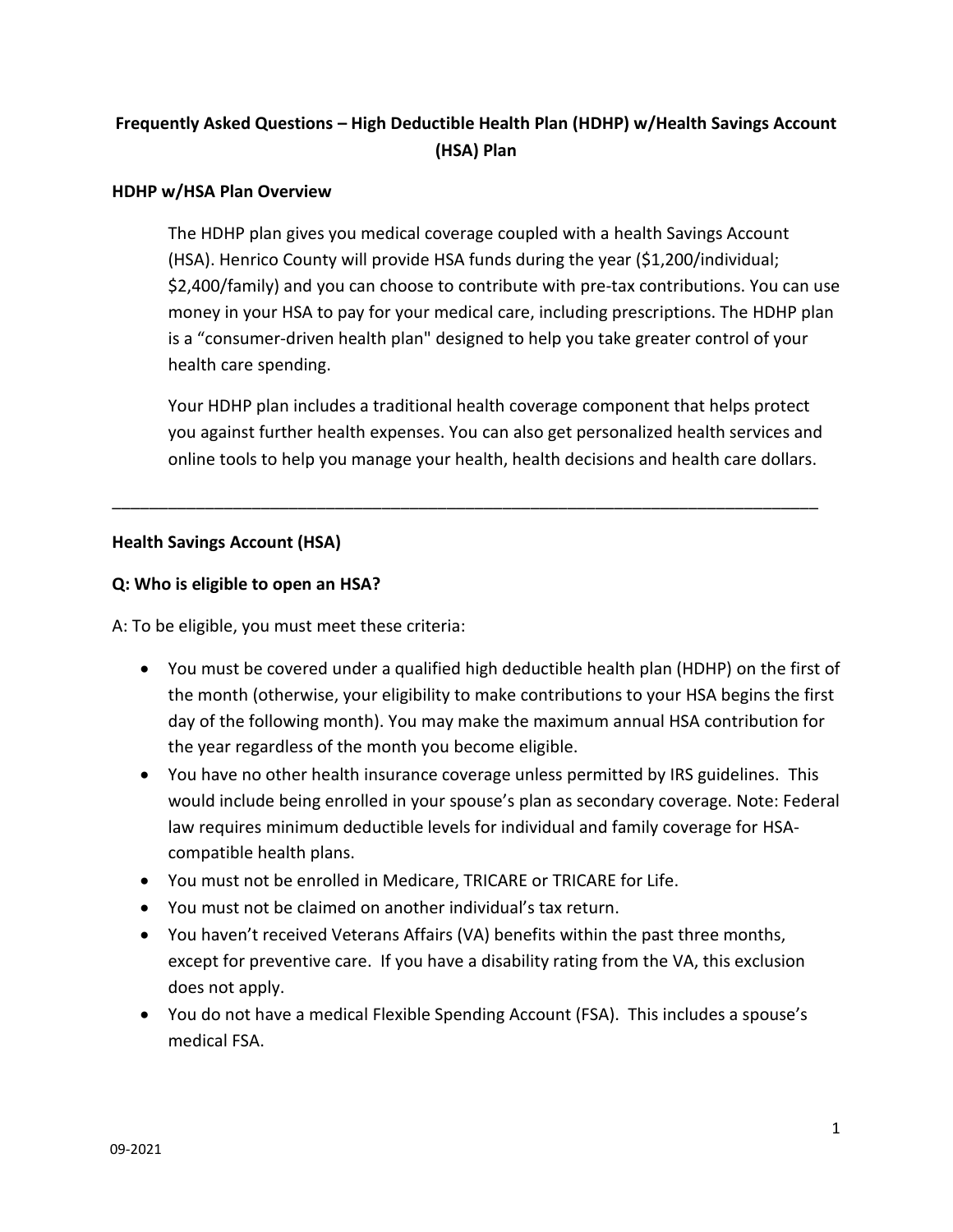*Note: Note: You (the subscriber) must be under the age of 64 on January 1, 2022. Federal law limits HSA contributions, such as the County's HSA contributions, to those under age 65.* 

**Q: Can I cover a spouse who is over the age of 64 or Medicare eligible as of January 1, 2022?**

A: Yes.

# **Q: What is the difference between an HSA and a FSA (health care flexible spending account)?**

A: Both HSAs and FSAs can be funded with pre-tax dollars and be used to pay for medical expenses. However, HSA balances can roll over from year to year, while FSA money is forfeited (except for the \$500 carry over provision) if it is not spent during a 12-month period. And, if you leave your employment, your HSA dollars are yours to keep.

# **Q: Can I have an HSA and an FSA?**

A: You *cannot* have both a HSA and Health Care FSA. If you will have unspent funds from a 2021 health care FSA and you enroll in the HDHP plan for 2022, you will forfeit any carryover funds in order to allow your enrollment in the HSA.

# **Contributions to your Health Savings Account (HSA)**

# **Q: How is my HSA funded?**

A: Your HSA is funded through contributions from Henrico County and funds you may choose to contribute on a pre-tax basis through payroll deductions up to a certain annual limit. You may also contribute post-tax money to your HSA. Others may contribute to your account as well. The total of all contributions cannot exceed the maximums defined by the U.S. Treasury and the Internal Revenue Service (IRS). (For details, see the question below: How much can I contribute to my HSA?)

# **Q: How do I make contributions to my HSA?**

A: The easiest way is through pre-tax payroll deductions. You may make changes by logging in to your Employee Direct Access account at any time during the year. Changes become effective with the next pay period. However, you may also contribute directly to your HSA post-tax, by sending a check to the address printed on your HSA checkbook.

# **Q: How much can I contribute to my HSA?**

A: The annual contribution maximum set by the U.S. Treasury and the IRS for 2022 is \$3,650 for individual coverage and \$7,300 for family coverage. The contribution maximums set by the U.S.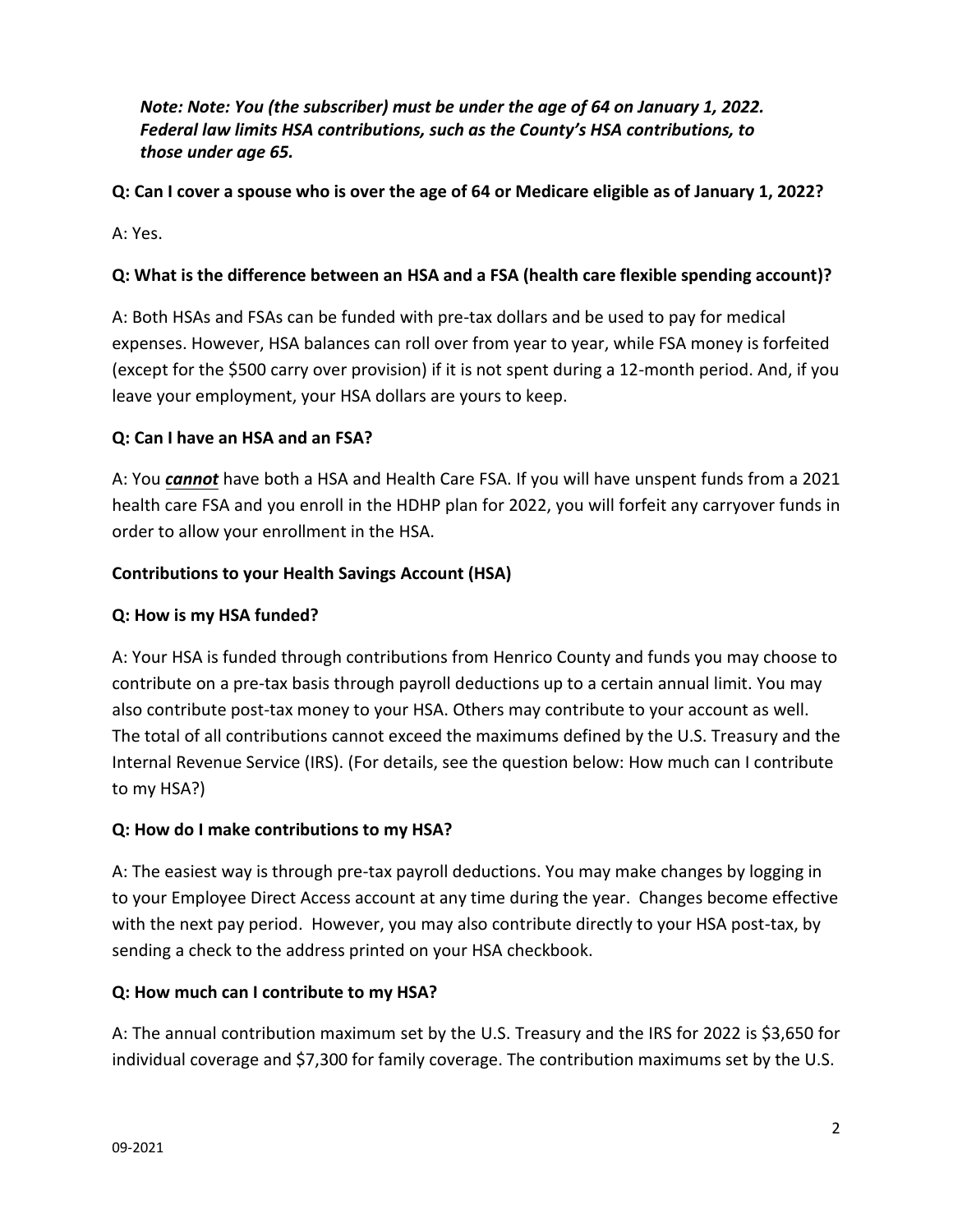Treasury and the IRS may be increased for inflation annually. Your Health Care Benefits Enrollment Guide will provide information on the annual contribution maximums each year.

# **Q: What if my spouse has an HSA?**

A: If your spouse has an HSA and either of you is covered under the other's plan, your combined HSA contributions are limited to the annual contribution amount.

Note: A family that files a joint tax return can only contribute up to \$7,300 per year but it is the employee's responsibility to be in compliance.

# **Q: Can I ever contribute more than the annual limit?**

A: Yes, people age 55 and older who are not enrolled in Medicare are eligible to contribute an additional \$1,000 above the regular limits (called a catch-up contribution). These individuals can make catch-up contributions each year until they enroll in Medicare.

Only the account holder (subscriber) can make catch-up contributions, and amounts allowed may be prorated if you are enrolled in the plan less than 12 months. Catch-up contributions can be made on a post-tax basis by sending a check to the address printed on your HSA checkbook.

# **Q: What if I contribute too much to my account during a year and exceed the annual maximum contribution?**

A: If you contribute too much to your account, IRS rules will require you to pay regular income tax plus a 20% tax penalty on the excess amount you contributed. (Note: Different rules apply if you contributed too much because you left the plan during the year. For details, see the question below: What if I terminate coverage prior to the end of the year?)

# **Q: How much may I contribute if I join the plan after the start of the plan year?**

A: Employees may enroll in the HSA plan during open enrollment or when they begin employment. If you join the plan mid-year as a new hire or as allowed by a qualifying event, you can generally contribute up to the annual contribution maximum. However, to be eligible to contribute up to the full amount, you must have enrolled in the plan by December 1, and you must stay in the plan and remain eligible to contribute to an HSA for the entire 12 months of the following year.

# **Q: What if I terminate coverage prior to the end of the year?**

A: If you leave employment with Henrico County, you can continue contributing to your HSA *only* if you continue participating in an HSA-compatible health plan. If you leave during the year and do not enroll in another HSA-compatible plan, the annual contribution maximum is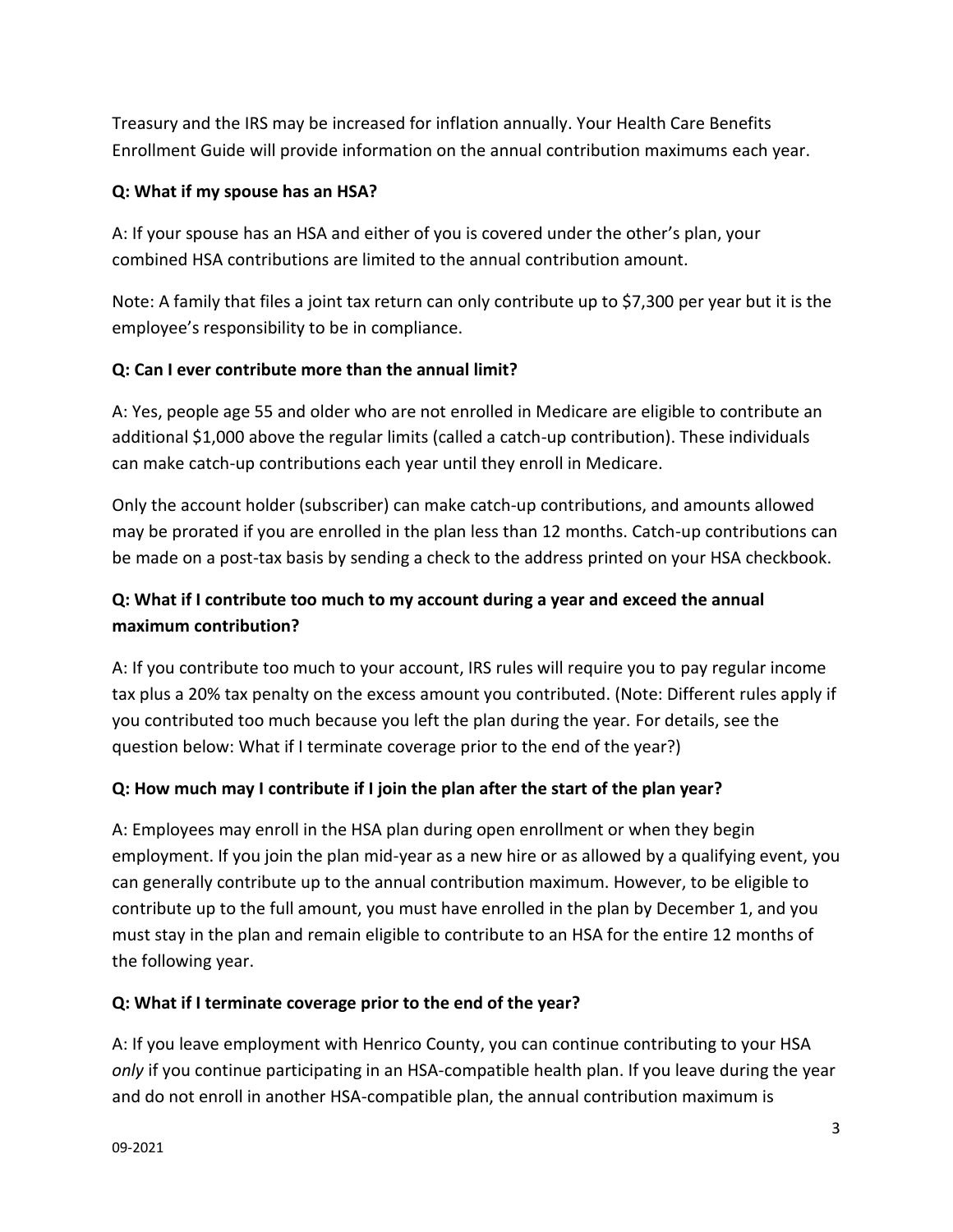prorated based on the number of months that you were enrolled. If you fund your account for the entire year then leave the plan and do not join another HSA-compatible health plan, you will need to withdraw excess contribution dollars before the end of the tax year and treat these funds as taxable income if you have over-funded the account. Otherwise, you may face tax penalties.

# **Q: What if I have money left in my HSA at the end of each plan year?**

A: Whatever you don't spend is yours to keep and save year after year. Your HSA can help you pay for future medical expenses.

## **Q: Can I roll over or Transfer funds from my IRA to my HSA?**

A: The Tax Reform and Health Care Act of 2006 authorized a one-time transfer of funds from an IRA to an HSA. The transferred amount, when combined with other HSA contributions for the year, may not exceed the annual contribution maximum. Also, after making such a transfer, you must continue to participate in a qualifying HSA-compatible health plan for 13 consecutive months, beginning in the month of the IRA to HSA transfer. Otherwise, you will be subject to income taxes and a 20% penalty tax on the transferred amount, except in the case of death or disability.

You can make an IRA transfer by requesting it through the institution that holds your IRA.

## **Q: Where can I get more information on the HSA regulations?**

A: You can visit the U.S. Treasury website at treas.gov and type "HSA" in the search box.

## **HDHP covered services**

## **Q: What services does the HDHP plan cover?**

A: The HDHP plan covers expenses, covered by a typical health plan – from office visits and prescription drugs to major surgery. When you use your HSA to pay for services covered by the HDHP plan, the expense is applied toward your deductible and out-of-pocket maximum. Qualified medical expenses are defined in section 213d of the IRS code. For a list of quailed medical expenses, please visit the IRS website at [www.irs.gov](http://www.irs.gov/) and type "Publication 502" in the search box. When you use the HSA to pay for qualified medical expenses that are not covered by the HDHP plan, those expenses will not apply toward your deductible and out-of-pocket maximum.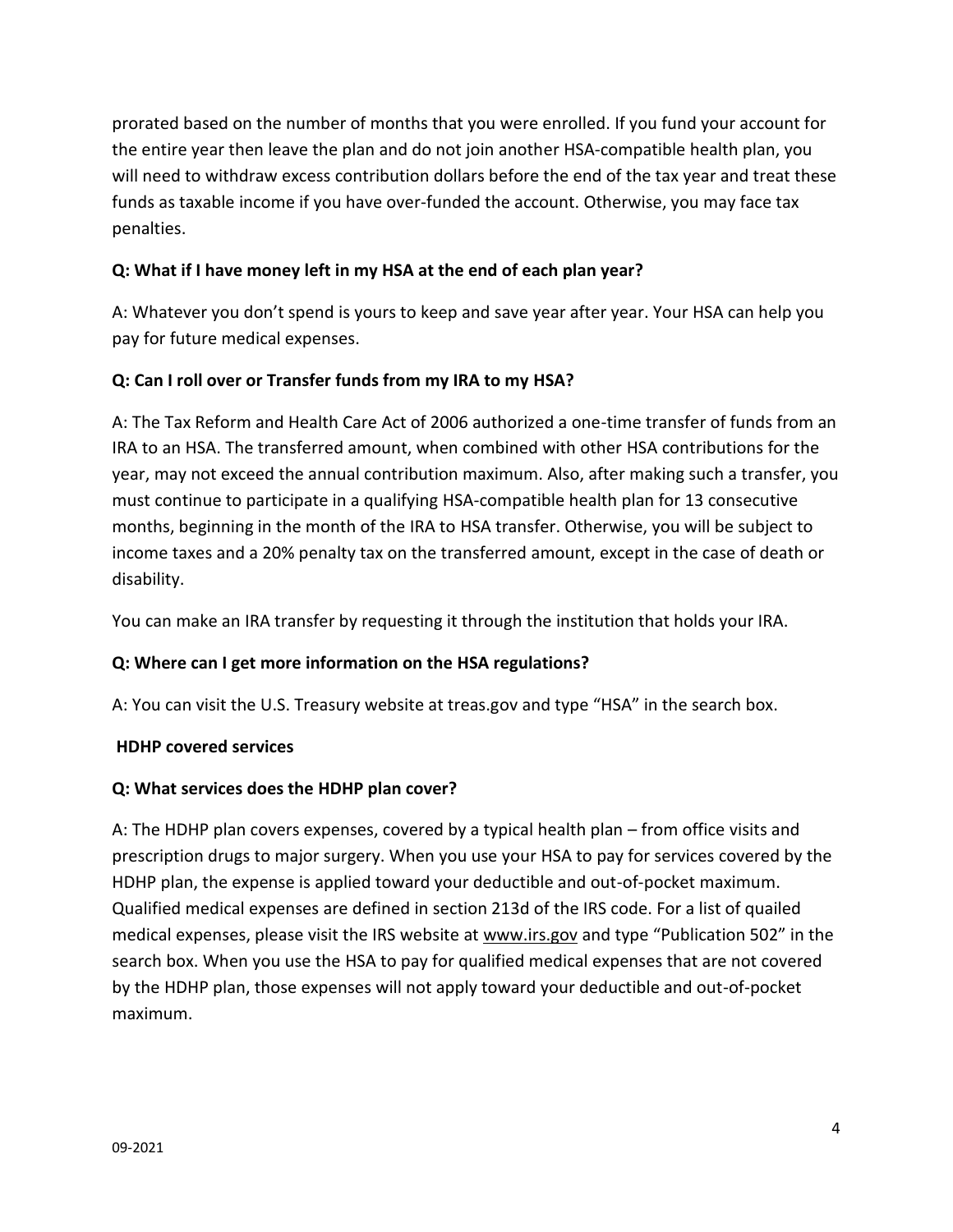# **Q: What about preventive care services like mammograms and physicals?**

A: The HDHP plan covers preventive care services like physical exams, immunizations and mammograms at 100% in-network. You won't have to pay anything out of your own pocket, when you receive care from a network provider. If you use an out-of-network provider, your deductible and out-of-network coinsurance will apply. You may choose to use your HSA dollars to cover these costs.

## **Q: Does the HDHP plan cover prescription drugs?**

A: Yes. You can first choose to pay for your prescription drugs from your HSA. If you have depleted your HSA – or choose not to use these funds–you will have to pay out of pocket until you satisfy your annual deductible before the traditional health coverage part of the plan begins. Then, you will pay the applicable copay for any of your prescription drugs. Check your Plan Summary for more information about your prescription drug benefits.

## **Q: What if I use HSA funds to pay for non-qualified medical expenses?**

A: The amount you spend on the non-qualified expense will be considered part of your taxable income. You will also owe a 20% penalty on that amount. In addition, non-qualified expenses will not apply toward your deductible.

## **Choosing health care providers**

## **Q: What is the difference between network and out-of-network providers?**

A: Network providers are doctors, hospitals, facilities and other health care providers who participate in Anthem's network. That means they have contracted with Anthem and will accept Anthem's payments as payment in full for specific covered services. Anthem's extensive network includes many different providers and specialists, so it's generally easy to find the care you need.

Out-of-network providers do not have contracts with Anthem and have not agreed to accept Anthem's payment as payment in full for specific covered services. Out-of-network providers may charge more for services than what Anthem's network providers have agreed to accept. If you choose an out-of-network provider, you will be responsible for any additional amount they may charge (this is called "balance billing").

## **Q: How do I know if my doctor is in the network?**

A: Search the Online Provider Directory at anthem.com.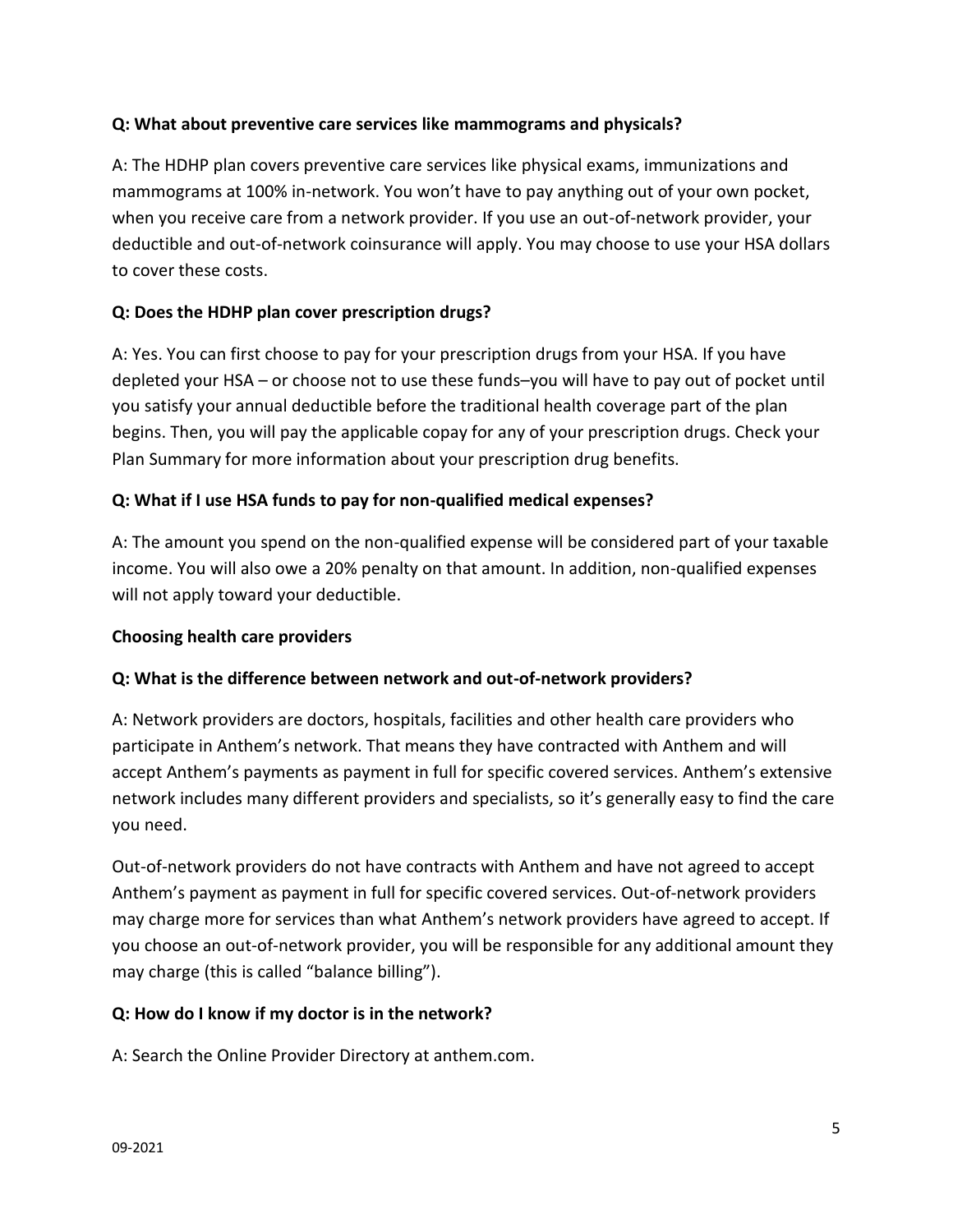## **Q: If my doctor isn't in the network, can I still use his or her services?**

A: You can visit any doctor you choose: you never need a referral to see a specialist. You'll save money, though, when you visit a network doctor. Also, if you see an out-of-network doctor you may have to file a claim yourself. You can download a claim form at anthem.com.

## **Q: Can I visit any doctor or hospital while traveling?**

A: Yes. You may see any doctor or use any hospital. If you receive emergency or urgent care while traveling, it will be paid as if you were in-network. If you receive non-emergency care, it will be paid at the out-of-network benefit level.

## **Paying for medical care and prescriptions**

## **Q: Can other family members use my debit card and checks?**

A: Yes. Anyone who is an eligible participant on your account can use your debit card provided the person is listed as a signatory on the account.

## **Q: How do I add, replace or delete people who are eligible to use my account?**

A: Your name, as the account holder, will be the only name on the HSA account. However, you can authorize other individuals to sign checks drawn on the account or request additional debit cards for eligible family members. For additional debit cards, you must provide authorized signatures for all who participate in the account. To add or delete a person from your account, contact Member Services.

## **Q: Do I have to use funds from my HSA to pay for medical expenses and prescriptions?**

A: No. You may pay out of pocket with after-tax dollars and let your HSA balance grow tax-free.

## **Q: Does Anthem require pre-authorization for hospitalizations?**

A: Yes. Your doctor should notify Anthem before you're hospitalized, so Anthem can coordinate care and offer you assistance from a health coach.

## **Q: Do I need to get pre-authorization for any drugs?**

A: Yes, some drugs require pre-authorization. Just call Member Services at the number on your ID card to find out if a particular drug requires pre-authorization or check anthem.com/pharmacy information/3 tier National Drug List.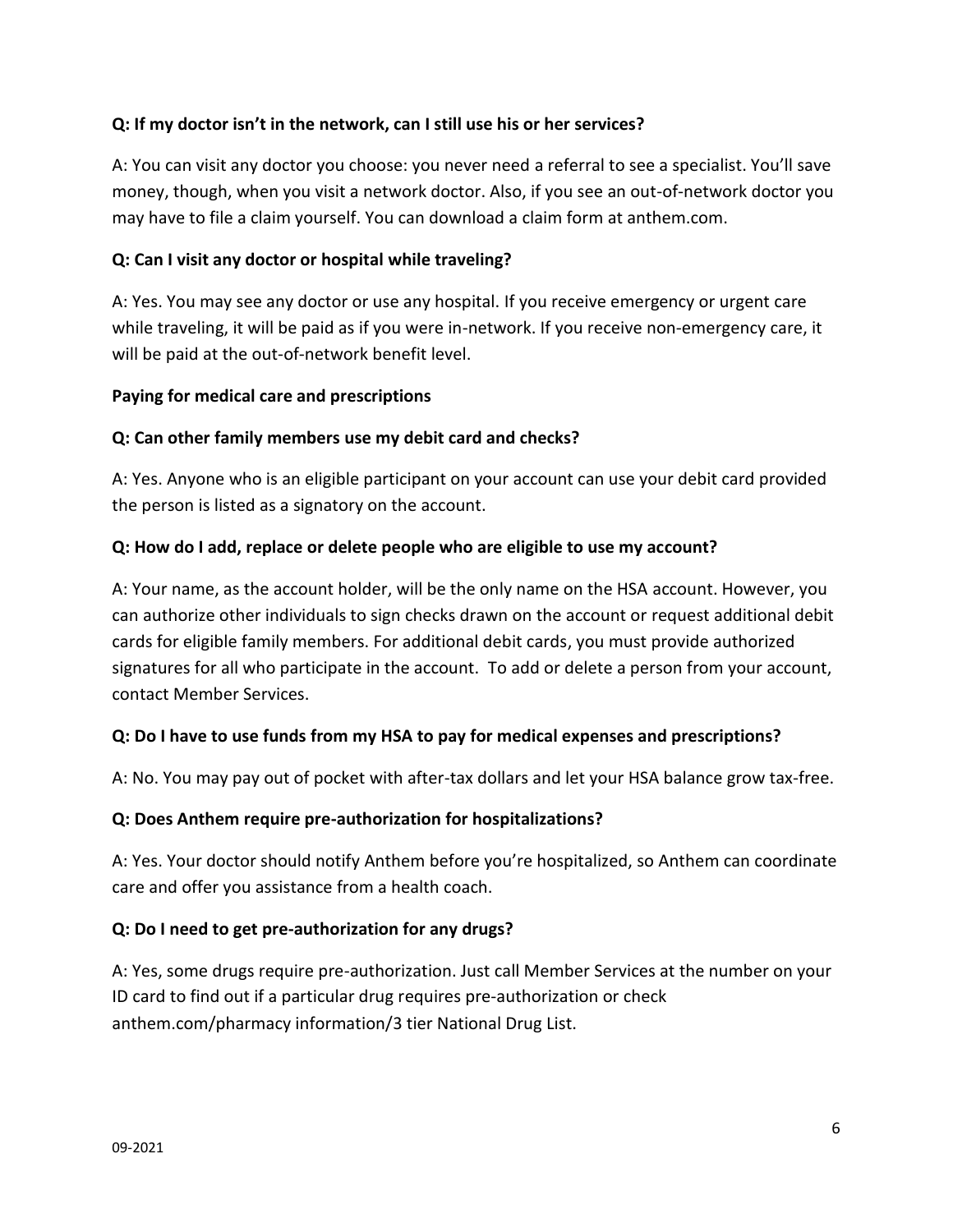## **Q: Will I get a discount for using mail order?**

A: You'll pay the amount the mail order pharmacy charges for the drug, which may be less than what you'd pay at a retail pharmacy. You may also be able to get greater supplies at a time through mail order.

## **Q: Do I need to use a particular pharmacy for specialty drug coverage?**

A: Please contact Member Services for details about specialty drug coverage.

## **Anthem's Health and Wellness Programs**

## **Q: What are Anthem's health and wellness programs?**

A: Anthem's health and wellness programs surround you with resources, tools, guidance and support to help you manage your health – and help you make more informed health care decisions. Just a few of the tools and health coaching programs are described below. Register and log on at anthem.com for more details.

## **Q: What is MyHealth Assessment?**

A: MyHealth Assessment is an online health profile that you can complete in a few minutes. It helps you identify possible risk factors based on your current health, family history, lifestyle and other factors. And, like all tools at anthem.com, MyHealth Assessment is confidential. Your information is protected by the highest level of online security, and will not be shared with your employer. You and your covered family members may complete MyHealth Assessment to get a snapshot of your health status and potential health risks.

## **Q: What are health coaching programs?**

A: The health coaching programs – available at no extra cost to you – team members with certain or ongoing health concerns with a registered nurse. The programs include:

- ConditionCare helps members manage chronic conditions such as asthma, diabetes, heart failure, coronary artery disease (CAD) and chronic obstructive pulmonary disease (COPD). To get information about the ConditionCare program, call 1-866-577-9443.
- Future Moms helps mothers-to-be make informed decisions for a healthy pregnancy and delivery. To get information about Future Moms, call 1-866-347-8360.
- ComplexCare supports members who have multiple ongoing health conditions. If you qualify for the ComplexCare program, a nurse will contact you.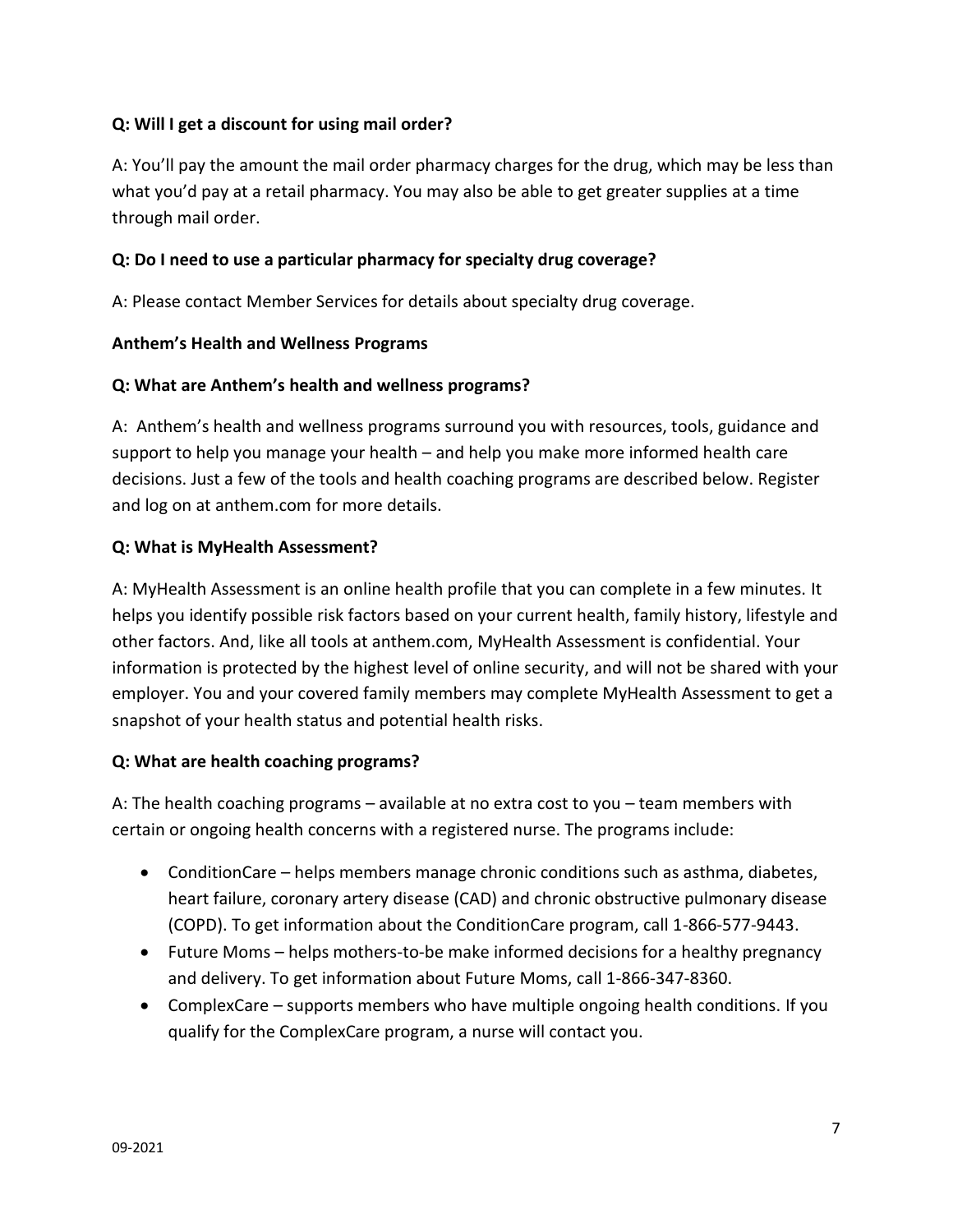## **Q: Do health coaches actually provide care?**

A: No, but your health coach may discuss treatment plans with you and your doctor to help you receive the best care – and help you stay on track with your doctor's advice.

## **Q: Will my employer know if I am enrolled in a health coaching program?**

A: No. The only way your employer will know is if you tell them. Information shared by you and your doctor will not be released unless you have given written permission.

## **Q: What is the 24/7 NurseLine?**

A: 24/7 NurseLine is a service you can call to get answers to your immediate health care questions. Registered nurses are on hand to answer your calls 24 hours a day, 7 days a week. The telephone number for the 24/7 NurseLine can be found on your ID card.

## **Q: What is the Healthy Lifestyles Program?**

A: Healthy Lifestyles is a free online program that gives you support and rewards to help you stay healthy or get healthier. Whether you want to quit smoking, lose weight, eat right, exercise more or manage stress. Healthy Lifestyles makes it easy to set goals, track your progress and earn rewards. To learn more, visit [www.anthem.com.](http://www.anthem.com/)

## **Q. What is the LiveHealth Online Program?**

A: LiveHealth Online allows you to talk to a doctor anytime (365 days a year). LiveHealth Online uses two-way video chat to connect you with doctors over the Internet. You don't need to schedule an appointment. You don't have to leave your home or office. Doctors can answer your questions, make a diagnosis and even prescribe medications. The cost for HDHP members is \$49 (this goes toward your deductible if you haven't met it).

## **Managing the money in your HSA**

## **Q: Who holds the money in my HSA?**

A: Anthem HSA's banking partner PNC Bank, will hold and invest the money. Anthem handles getting your enrollment information to Anthem HSA.

## **Q: How do I find out my HSA balance?**

A: It's easy. First register and then log on at anthem.com. You can keep track of your HSA activity and balance, as well as get details on all of your medical claims.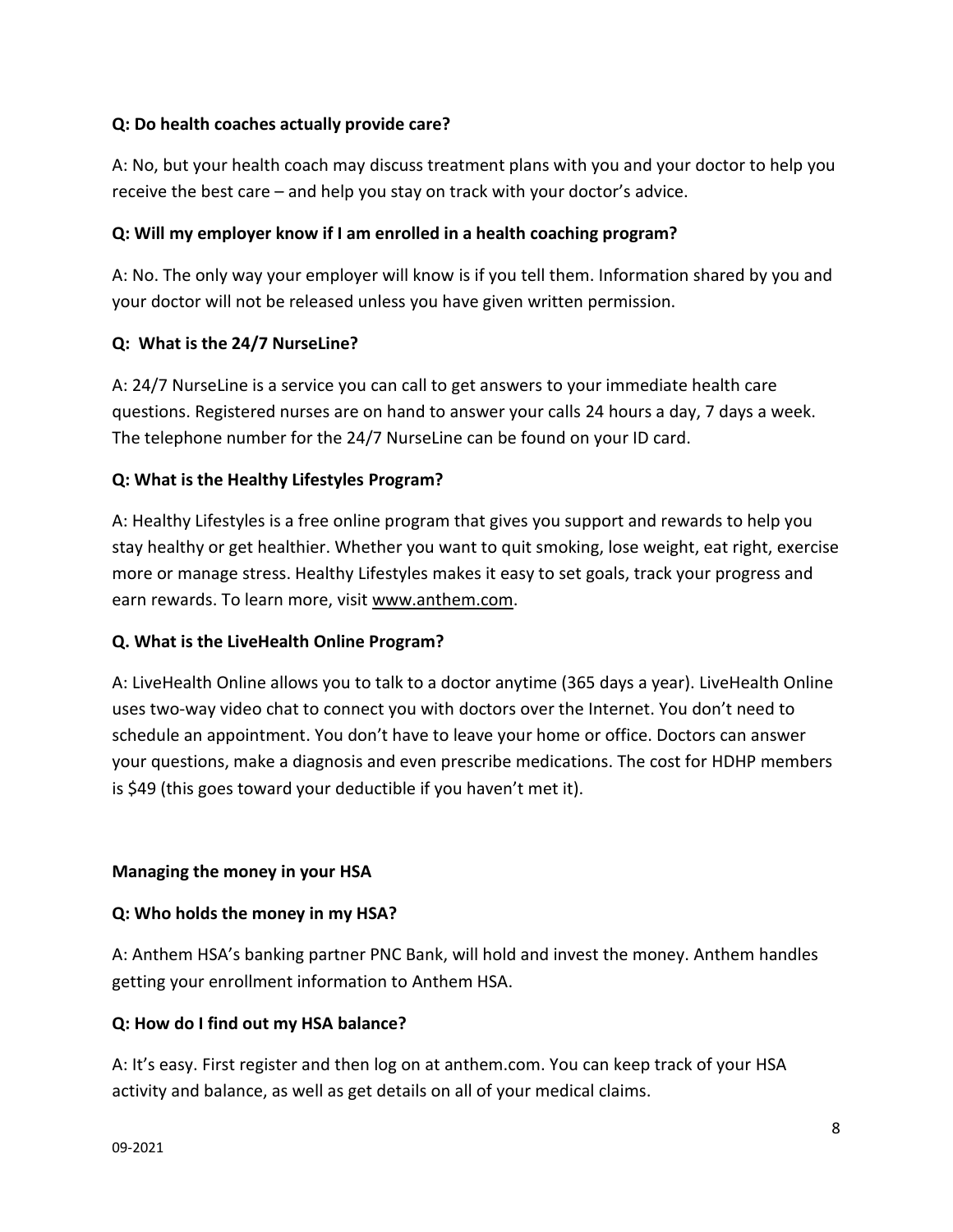## **Q: Will my HSA earn interest?**

A: Yes. The HSA is an interest-bearing checking account.

## **Q: Can I invest my HSA?**

A: Yes. You'll need to reach a minimum balance of \$1,000 in your HSA before you can begin investing. You must maintain that minimum balance in your account and then you can invest any additional amount in the investment funds available. When you are ready to invest, all you need to do is request a prospectus from Anthem HSA for each fund that will provide more details.

## **Q: Are the interest and investment earnings in my HSA tax-free?**

A: Yes, when the funds are distributed and used for a qualified medical expense. Interest and investment earnings grow tax-deferred in the account.

# **Q: Are any administrative fees charged to my HSA?**

A: A monthly account management fee will be deducted from your account. Also, typical banking fees will apply such as charges for new checks, overdraft charges or charges for replacement debit cards. Upon enrollment in the program you will receive information about the account, including the Health Savings Account Deposit Agreement and Disclosure Statement. Please refer to the Health Savings Account Deposit Agreement and Disclosure Statement for detail on the fees.

## **Q: Is there a time restriction on when I may use the funds in the account?**

A: No. There is no time restriction on when funds may be used. Once funds have been contributed into the HSA, they may be used at any time in the future for qualified medical expenses.

## **Q: If I leave the HDHP plan, what happens to my HSA?**

A: You own your HSA. So, if you leave the HDHP plan or even leave employment, you can take the account with you. You can even use it after you retire – for example, to pay Medicare premiums. You may choose to keep the funds in your account or roll the funds into a different account. If you leave the funds in your account, maintenance fees will apply. Please refer to the Health Savings Account Deposit Agreement and Disclosure Statement for a list of these fees. Note: If you keep your HSA after leaving the plan, you cannot continue to contribute to it unless you enroll in another HSA-compatible plan.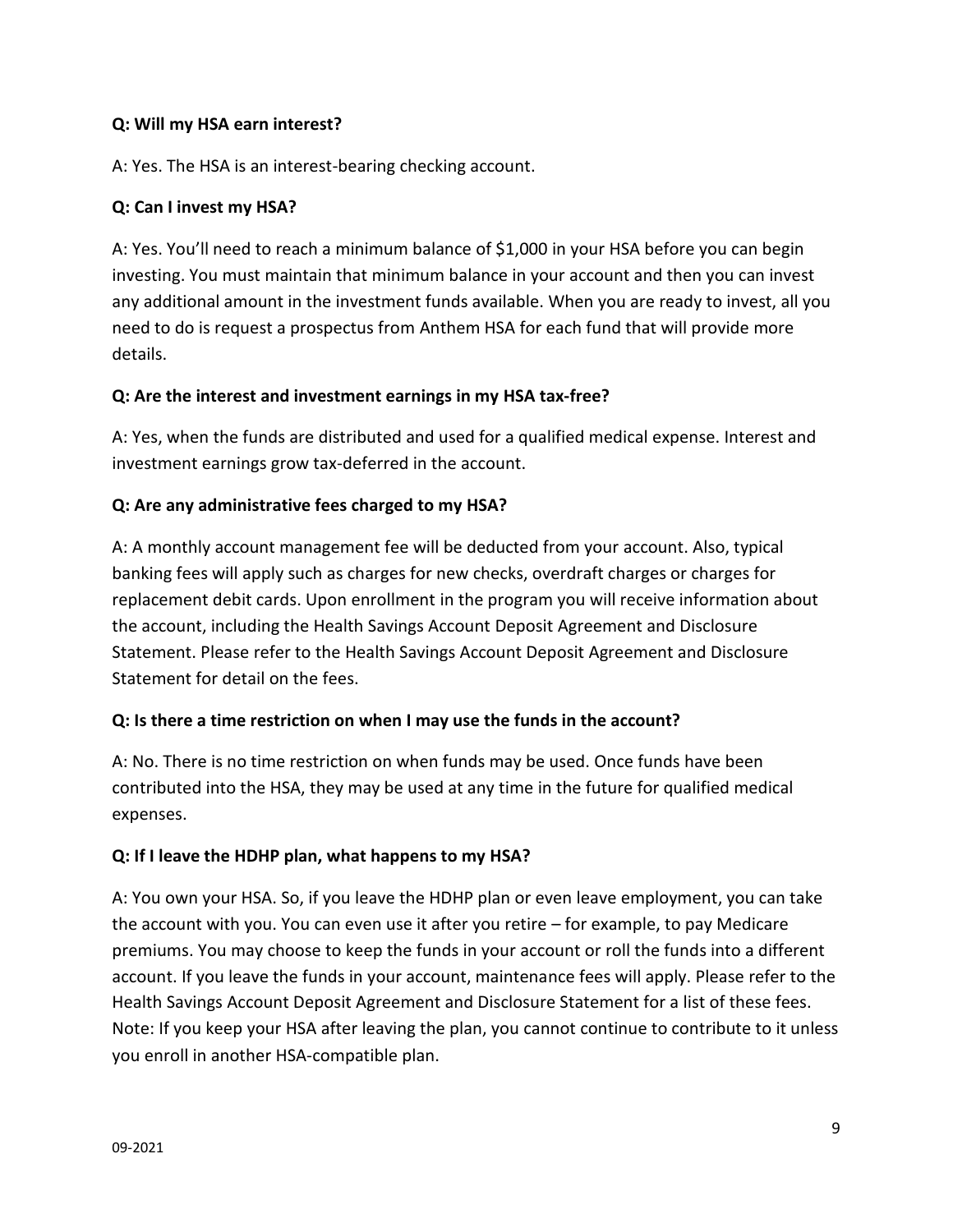# **Q: Can I roll funds from my HSA over to another HSA if I leave the program?**

A: Yes.

## **Tax issues**

## **Q: What are the tax benefits of an HSA?**

A: There are several benefits:

- Contributions to the account are (federal) tax-deferred or tax-advantaged.
- Withdrawals from the account for qualified medical expenses are (federal) tax-free.
- Any investment and interest earnings in your account are (federal) tax-deferred.

## **Q: How does the money I contribute to my HSA help me save on taxes?**

A: Any money you contribute to your HSA is considered (federal) tax-deferred. That is, it is not counted as taxable income for the year. So if you contribute \$1,000 to your HSA, your adjusted gross income for the year is reduced by \$1,000 which could save what you owe for taxes, depending on your tax status.

## **Q: What should I do with my receipts?**

A: You should keep your receipts for services you've received. Since you own the HSA, you are responsible for providing documentation to the IRS, if you ever need to, for the expenses charged to your HSA.

# **Q: Are there any special instructions for filing my taxes?**

A: Yes. You will receive a 1099 form and a 5498 form in the mail near tax time, so you can file your taxes. You will have to complete an 8889 form when you file your taxes. In addition, you need to keep track of your receipts for anything you pay for from your account in the event you need to provide documentation to the IRS to show you used any HSA funds on qualified medical expenses. Please consult a tax advisor to ensure you file your taxes correctly.

## **Your privacy**

# **Q: Is the online health site secure?**

A: Yes. Anthem's customers-only health site is secure and password-protected. Your personal data is encrypted using the highest encryption level currently available.